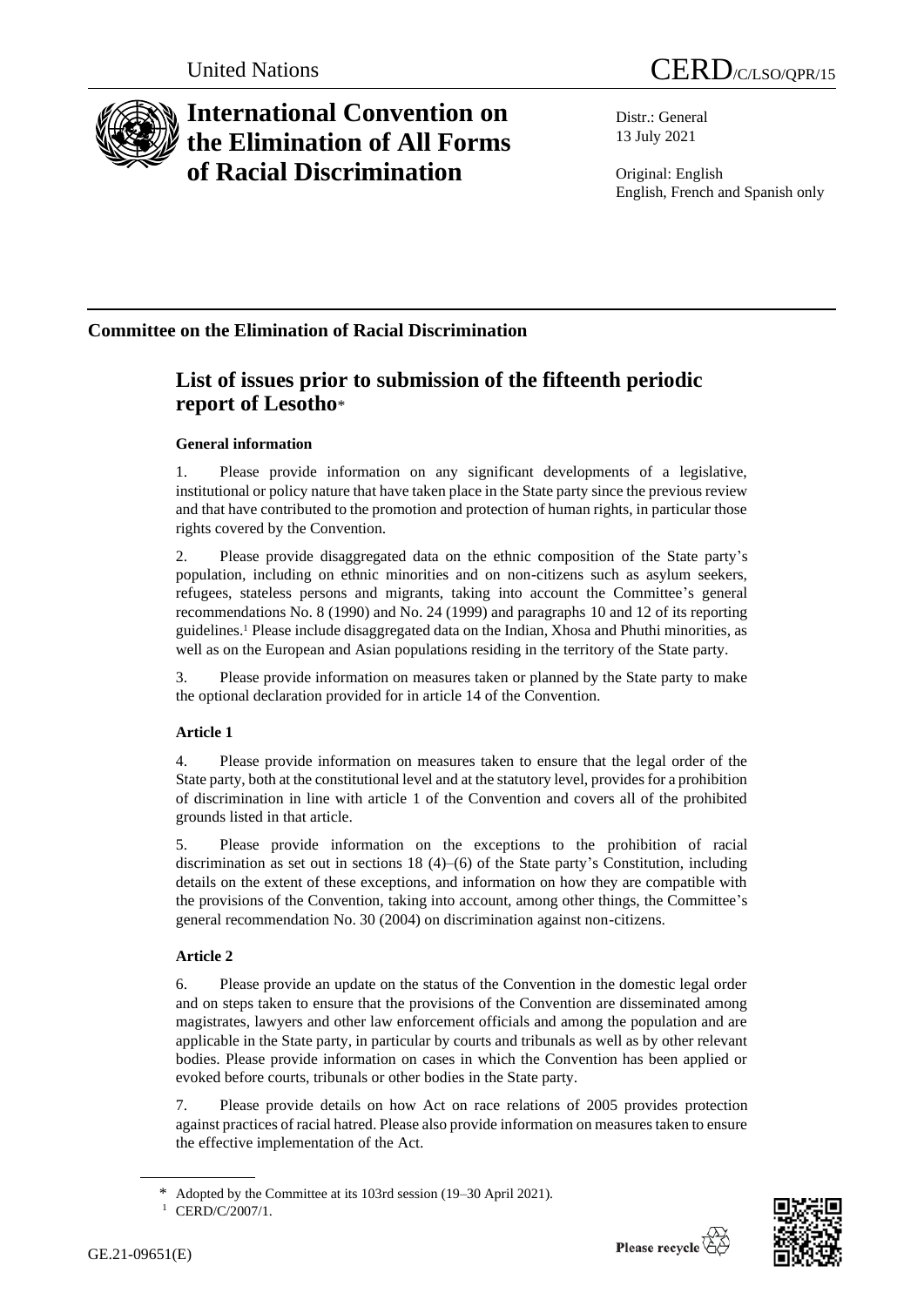8. Please provide information on steps taken to counter expressions of xenophobia and acts of racial discrimination, including against migrant workers of Asian origin and members of their families. Please also provide information on measures taken to adopt a comprehensive legislative framework prohibiting and penalizing such acts. Furthermore, please provide information on steps taken to establish appropriate and effective remedies and redress mechanisms and to fully implement all of the State party's obligations under articles 2, 4 and 6 of the Convention.

9. Please provide information on measures taken to expedite the process of amending the law establishing the National Human Rights Commission in order to bring the Commission into full compliance with the principles relating to the status of national institutions for the promotion and protection of human rights (the Paris Principles), while at the same time ensuring a transparent and participatory process involving all stakeholders. Please also provide any other information on steps taken to fully operationalize the Commission and to ensure that it has adequate human and financial resources to fully carry out its mandate.

### **Article 4**

10. Please provide an update regarding the tensions between Lesotho nationals and white South African and Asian factory owners that had resulted in kidnapping, violence and the flight of Asian nationals from the country for fear of persecution.<sup>2</sup> Please also provide information on measures taken to resolve existing tensions and to prevent them in the future.

11. Please provide information on steps taken to amend the Race Relations Order of 1971 such that it gives effect to the provisions in article 4 (a) and (b) of the Convention.

### **Article 5**

12. Please provide information on the enjoyment of the rights enshrined in article 5 of the Convention by non-citizens residing in the territory of the State party, including migrants, refugees, asylum seekers and stateless persons.

13. Please provide information on the participation of racial or ethnic minorities in the political process of the State party.

14. Please provide information on steps taken to ensure that all children of refugees, children of migrant workers and children who belong to ethnic minorities in the State party have unhindered access to education. Please also provide an update regarding instances of discrimination in schools and on measures taken to address such problems.

15. Please provide information on measures taken to ensure that migrant workers and members of their families have, in law and in practice, opportunities equal to those of nationals of the State party to access courts and enjoy the equal protection of the rights guaranteed by law. Please also provide information on measures taken to ensure that migrant workers enjoy treatment not less favourable than that which applies to nationals in respect of equal pay for work of equal value.

16. Please provide information on measures taken to address the exploitation of migrant workers, including by increasing labour inspections and investigating, prosecuting and punishing persons or groups that have exploited migrant workers or subjected them to forced labour and abuse, especially in the informal economy, and by reinforcing the regulatory regime for private recruitment agencies.

17. Please provide information on measures taken to ensure that administrative detention of migrant workers is used only as a last resort, and that migrant workers detained for violations of immigration law are not detained with persons accused or convicted of a crime.

18. Please provide information on measures taken to reduce statelessness, including by:

(a) Strengthening the use of mobile birth registration teams to cover remote communities and extending the birth registration process to hospitals throughout the country;

<sup>2</sup> CERD/C/304/Add.99, para. 5.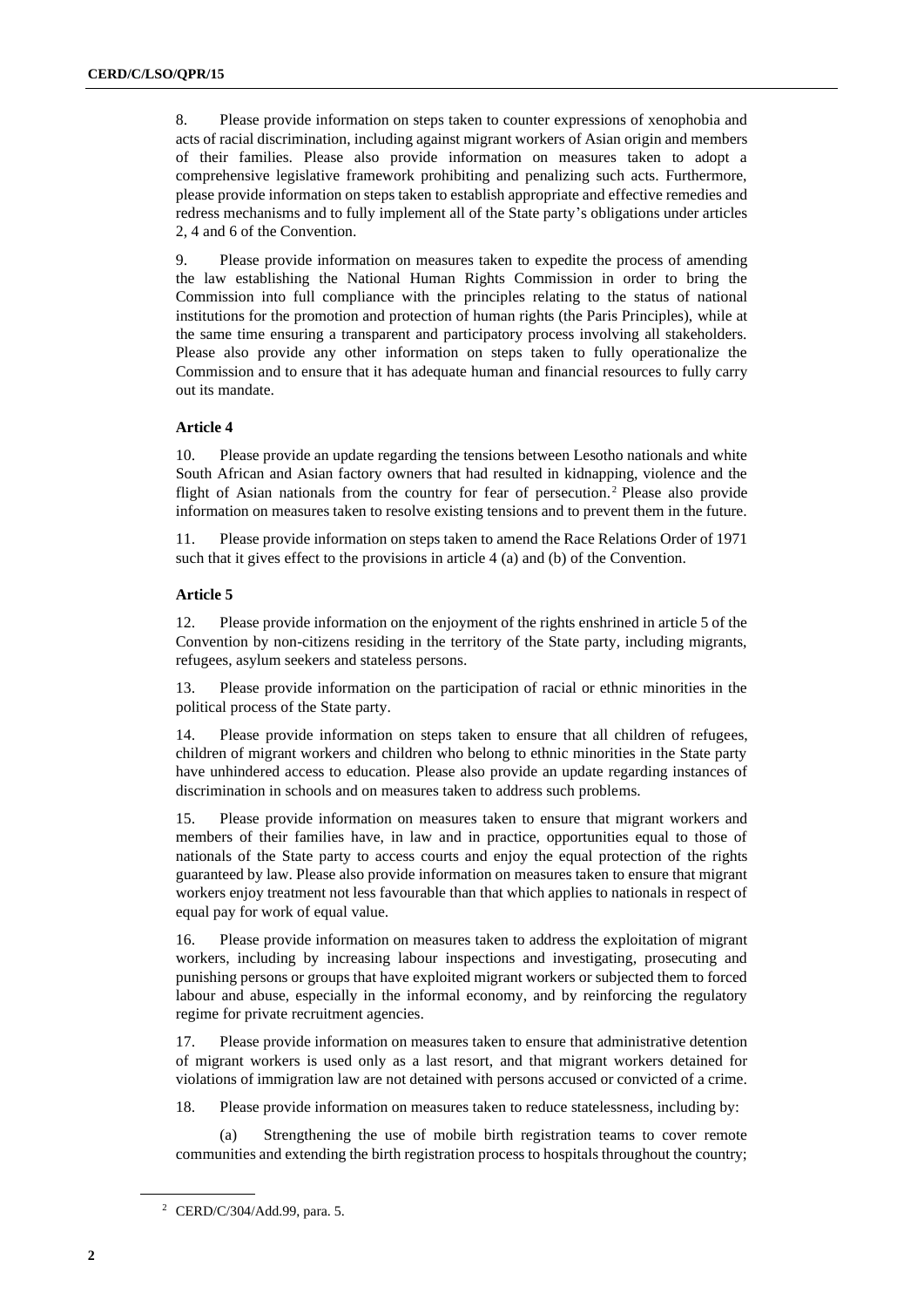(b) Ensuring that birth registration is made available immediately after the birth of a child and that birth certificates are issued;

(c) Establishing procedures, and removing penalties, for late birth registration;

(d) Adopting legislative measures to prevent discriminatory rules and to grant nationality to children born outside Lesotho to a national of Lesotho, regardless of the parent's gender or place of birth, and to all children found abandoned on the State party's territory;

(e) Continuing efforts to raise awareness of the importance of birth registration and of the related theme of statelessness, and providing outreach, including in the remotest areas of the country, to encourage poor communities and vulnerable groups to exercise their right to registration at birth.

19. Please provide information on:

(a) The effectiveness of the implementation of the Anti-Trafficking in Persons Act of 2011, including through regulations and the national action plan, and on measures taken to amend the Act to remove force, fraud and coercion as elements required to establish the crime of trafficking in children;

(b) Support provided for victims of trafficking in persons with regard to long-term accommodation, rehabilitation and reintegration or repatriation measures; the continued provision of support to shelters for victims of trafficking that are run by non-governmental organizations; measures to provide access to care for men who are victims of trafficking; and the finalization and implementation of guidelines for proactive victim identification and standard operating procedures for referring identified victims to care, in line with the Anti-Trafficking in Persons Act regulations;

(c) Education measures and awareness-raising campaigns on the risks and the criminal nature of trafficking, aimed at migrant workers, among others, and traffickingspecific training provided to law enforcement officials, border guards, judges, prosecutors, labour inspectors, teachers, health-care providers, social services personnel and the State party's embassy and consular personnel;

(d) Measures taken to cooperate at the international, regional and bilateral levels in order to counter trafficking;

(e) The number of cases of trafficking that have been addressed by national or local authorities, including investigations, prosecutions, convictions and sentences pronounced against those responsible, including officials complicit in trafficking crimes, and the remedies and protection offered to the victims.

20. While it is understood that challenges and difficulties are posed by the coronavirus disease (COVID-19) pandemic in all countries and populations around the world, please provide, in particular, information on the impact of the pandemic on the various groups and minorities protected under the Convention, and on measures taken by the State party to protect them and facilitate access to health care without discrimination.

### **Article 6**

21. Please provide information on the legislative, judicial, administrative or other measures that give effect to the provisions of article 6 of the Convention in the State party. Please also provide information on the steps taken by the State party to educate citizens about their rights under the Convention and the availability of redress mechanisms.

22. With regard to cases relating to racial discrimination, please provide detailed information on any complaints received, investigations conducted and recommendations made by the Office of the Ombudsman, the Police Complaints Authority or the Human Rights Unit of the Ministry of Law and Constitutional Affairs.

### **Article 7**

23. Please provide information on measures taken to implement article 7 of the Convention, in particular regarding the dissemination of information to promote